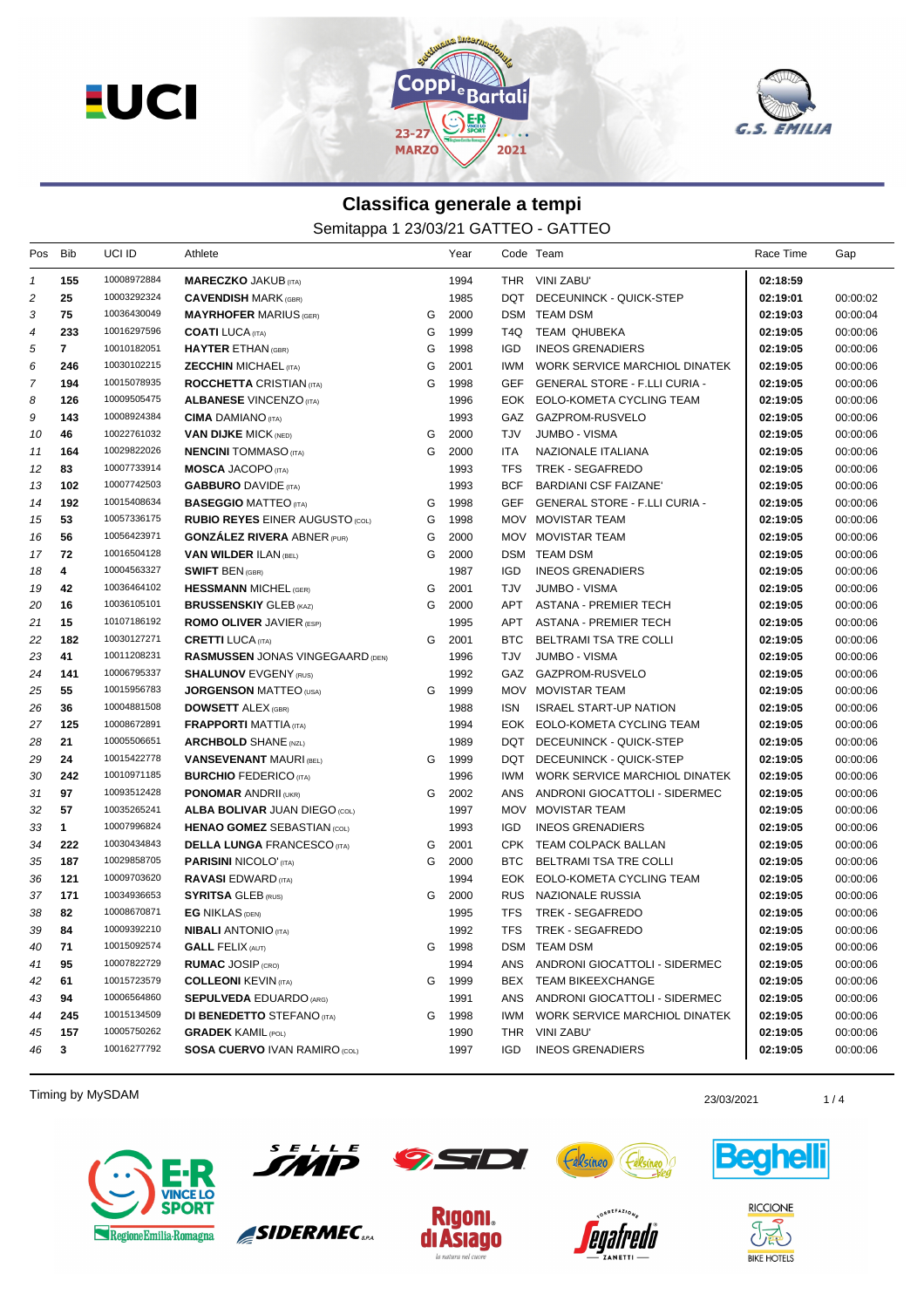



## **Classifica generale a tempi**

Semitappa 1 23/03/21 GATTEO - GATTEO

| Pos | Bib     | UCI ID      | Athlete                                |   | Year |            | Code Team                         | Race Time | Gap      |
|-----|---------|-------------|----------------------------------------|---|------|------------|-----------------------------------|-----------|----------|
| 47  | 101     | 10009873065 | <b>CANAVERAL JOHNATAN (COL)</b>        |   | 1996 | BCF        | BARDIANI CSF FAIZANE'             | 02:19:05  | 00:00:06 |
| 48  | 217     | 10023491663 | <b>CAROLLO</b> FRANCESCO (ITA)         | G | 2000 |            | MGK MG.K VIS VPM                  | 02:19:05  | 00:00:06 |
| 49  | 13      | 10003272520 | <b>BOARO MANUELE (ITA)</b>             |   | 1987 |            | APT ASTANA - PREMIER TECH         | 02:19:05  | 00:00:06 |
| 50  | 11      | 10005982456 | <b>FELLINE FABIO (ITA)</b>             |   | 1990 | APT        | ASTANA - PREMIER TECH             | 02:19:05  | 00:00:06 |
| 51  | 196     | 10015832000 | <b>VISINTAINER LORENZO (ITA)</b>       | G | 1999 | GEF        | GENERAL STORE - F.LLI CURIA -     | 02:19:05  | 00:00:06 |
| 52  | 105     | 10010185788 | <b>COVILI LUCA (ITA)</b>               |   | 1997 | <b>BCF</b> | <b>BARDIANI CSF FAIZANE'</b>      | 02:19:05  | 00:00:06 |
| 53  | 106     | 10014968191 | <b>MONACO ALESSANDRO</b> (ITA)         | G | 1998 | <b>BCF</b> | <b>BARDIANI CSF FAIZANE'</b>      | 02:19:05  | 00:00:06 |
| 54  | 241     | 10009499617 | <b>GARAVAGLIA GIACOMO (ITA)</b>        |   | 1996 | IWM.       | WORK SERVICE MARCHIOL DINATEK     | 02:19:05  | 00:00:06 |
| 55  | 225     | 10041514162 | <b>AYUSO PESQUERA JUAN (ESP)</b>       | G | 2002 |            | CPK TEAM COLPACK BALLAN           | 02:19:05  | 00:00:06 |
| 56  | 142     | 10010201350 | <b>RIKUNOV PETR (RUS)</b>              |   | 1997 | GAZ        | GAZPROM-RUSVELO                   | 02:19:05  | 00:00:06 |
| 57  | 234     | 10023500757 | <b>MULUEBERHAN HENOK (ERI)</b>         | G | 1999 | T4Q        | TEAM QHUBEKA                      | 02:19:05  | 00:00:06 |
| 58  | 185     | 10084075035 | <b>MILESI</b> LORENZO (ITA)            | G | 2002 | <b>BTC</b> | BELTRAMI TSA TRE COLLI            | 02:19:05  | 00:00:06 |
| 59  | $22 \,$ | 10009637033 | <b>HONORE MIKKEL FROLICH (DEN)</b>     |   | 1997 | DQT        | DECEUNINCK - QUICK-STEP           | 02:19:05  | 00:00:06 |
| 60  | 124     | 10023603013 | <b>FETTER ERIK (HUN)</b>               | G | 2000 | EOK        | EOLO-KOMETA CYCLING TEAM          | 02:19:05  | 00:00:06 |
| 61  | 186     | 10030220635 | <b>DE PRETTO DAVIDE (ITA)</b>          | G | 2002 | BTC        | BELTRAMI TSA TRE COLLI            | 02:19:05  | 00:00:06 |
| 62  | 64      | 10006720161 | <b>HOWSON</b> DAMIEN (AUS)             |   | 1992 |            | BEX TEAM BIKEEXCHANGE             | 02:19:05  | 00:00:06 |
| 63  | 33      | 10003085994 | <b>HERMANS BEN (BEL)</b>               |   | 1986 | ISN        | <b>ISRAEL START-UP NATION</b>     | 02:19:05  | 00:00:06 |
| 64  | 131     | 10015709132 | <b>AZPARREN XABIER MIKEL (ESP)</b>     | G | 1999 | EUS        | EUSKALTEL - EUSKADI               | 02:19:05  | 00:00:06 |
| 65  | 111     | 10007245476 | <b>LASTRA MARTINEZ JONATHAN (ESP)</b>  |   | 1993 | CJR.       | CAJA RURAL-SEGUROS RGA            | 02:19:05  | 00:00:06 |
| 66  | 153     | 10005658114 | <b>ZARDINI EDOARDO</b> (ITA)           |   | 1989 |            | THR VINI ZABU'                    | 02:19:05  | 00:00:06 |
| 67  | 176     | 10008855878 | <b>VDOVIN ALEKSANDR (RUS)</b>          |   | 1993 | <b>RUS</b> | NAZIONALE RUSSIA                  | 02:19:05  | 00:00:06 |
| 68  | 45      | 10023376475 | LEEMEREIZE GIJS (NED)                  | G | 1999 | TJV        | <b>JUMBO - VISMA</b>              | 02:19:05  | 00:00:06 |
| 69  | 145     | 10014401955 | <b>SCARONI</b> CRISTIAN (ITA)          |   | 1997 |            | GAZ GAZPROM-RUSVELO               | 02:19:05  | 00:00:06 |
| 70  | 17      | 10009360783 | <b>CONTRERAS RODRIGO (COL)</b>         |   | 1994 | APT        | ASTANA - PREMIER TECH             | 02:19:05  | 00:00:06 |
| 71  | 224     | 10030102114 | <b>MARTINELLI ALESSIO</b> (ITA)        | G | 2001 |            | CPK TEAM COLPACK BALLAN           | 02:19:05  | 00:00:06 |
| 72  | 237     | 10021918142 | <b>CHRISTENSEN</b> DREW (NZL)          | G | 2001 | T4Q.       | TEAM QHUBEKA                      | 02:19:05  | 00:00:06 |
| 73  | 166     | 10029928928 | <b>TOLIO</b> ALEX (ITA)                | G | 2000 | <b>ITA</b> | NAZIONALE ITALIANA                | 02:19:05  | 00:00:06 |
| 74  | 231     | 10005691658 | <b>HENAO MONTOYA SERGIO LUIS (COL)</b> |   | 1987 | T4Q        | TEAM QHUBEKA                      | 02:19:05  | 00:00:06 |
| 75  | 63      | 10006291442 | <b>HEPBURN MICHAEL (AUS)</b>           |   | 1991 | BEX        | TEAM BIKEEXCHANGE                 | 02:19:05  | 00:00:06 |
| 76  | 66      | 10074756971 | <b>SCHULTZ NICHOLAS (AUS)</b>          |   | 1994 | BEX        | <b>TEAM BIKEEXCHANGE</b>          | 02:19:05  | 00:00:06 |
| 77  | 44      | 10021708378 | <b>FISCHER-BLACK FINN (NZL)</b>        | G | 2001 | TJV        | <b>JUMBO - VISMA</b>              | 02:19:05  | 00:00:06 |
| 78  | 32      | 10051994206 | <b>PICCOLI JAMES (CAN)</b>             |   | 1991 | <b>ISN</b> | <b>ISRAEL START-UP NATION</b>     | 02:19:05  | 00:00:06 |
| 79  | 5       | 10042809619 | <b>RODRIGUEZ CANO CARLOS (ESP)</b>     | G | 2001 | <b>IGD</b> | <b>INEOS GRENADIERS</b>           | 02:19:05  | 00:00:06 |
| 80  | 113     | 10015906869 | <b>LAZKANO LOPEZ OIER (ESP)</b>        | G | 1999 | <b>CJR</b> | CAJA RURAL-SEGUROS RGA            | 02:19:05  | 00:00:06 |
| 81  | 172     | 10034952922 | <b>BERSENEV NIKITA (RUS)</b>           | G | 2000 | <b>RUS</b> | NAZIONALE RUSSIA                  | 02:19:05  | 00:00:06 |
| 82  | 51      | 10015833818 | <b>CARRETERO HECTOR (ESP)</b>          |   | 1995 |            | MOV MOVISTAR TEAM                 | 02:19:05  | 00:00:06 |
| 83  | 161     | 10007260331 | <b>SENNI MANUEL (ITA)</b>              |   | 1992 | ITA        | NAZIONALE ITALIANA                | 02:19:05  | 00:00:06 |
| 84  | 137     | 10005750161 | <b>BRAVO OIARBIDE GARIKOITZ (ESP)</b>  |   | 1989 | EUS.       | EUSKALTEL - EUSKADI               | 02:19:05  | 00:00:06 |
| 85  | 165     | 10030342489 | <b>FRIGO MARCO (ITA)</b>               | G | 2000 | ITA        | NAZIONALE ITALIANA                | 02:19:05  | 00:00:06 |
| 86  | 6       | 10009793950 | <b>DUNBAR EDWARD (IRL)</b>             |   | 1996 |            | IGD INEOS GRENADIERS              | 02:19:05  | 00:00:06 |
| 87  | 86      | 10030804049 | <b>TIBERI</b> ANTONIO (ITA)            | G | 2001 | TFS.       | TREK - SEGAFREDO                  | 02:19:05  | 00:00:06 |
| 88  | 127     | 10011235008 | <b>FORTUNATO LORENZO (ITA)</b>         |   | 1996 |            | EOK EOLO-KOMETA CYCLING TEAM      | 02:19:05  | 00:00:06 |
| 89  | 195     | 10015792792 | <b>TOSIN</b> RICCARDO (ITA)            | G | 1998 |            | GEF GENERAL STORE - F.LLI CURIA - | 02:19:05  | 00:00:06 |
| 90  | 123     | 10031387665 | <b>FANCELLU ALESSANDRO</b> (ITA)       | G | 2000 |            | EOK EOLO-KOMETA CYCLING TEAM      | 02:19:05  | 00:00:06 |
| 91  | 85      | 10009583883 | <b>GHEBREIGZABHIER AMANUEL (ERI)</b>   |   | 1994 | <b>TFS</b> | <b>TREK - SEGAFREDO</b>           | 02:19:05  | 00:00:06 |
| 92  | 226     | 10029403108 | <b>PETRUCCI MATTIA (ITA)</b>           | G | 2000 |            | CPK TEAM COLPACK BALLAN           | 02:19:05  | 00:00:06 |

Timing by MySDAM 2/4





SIDERMEC<sub>SPA</sub>







**RICCIONE**  $\partial \widetilde{\mathbb{E}}$ **BIKE HOTELS**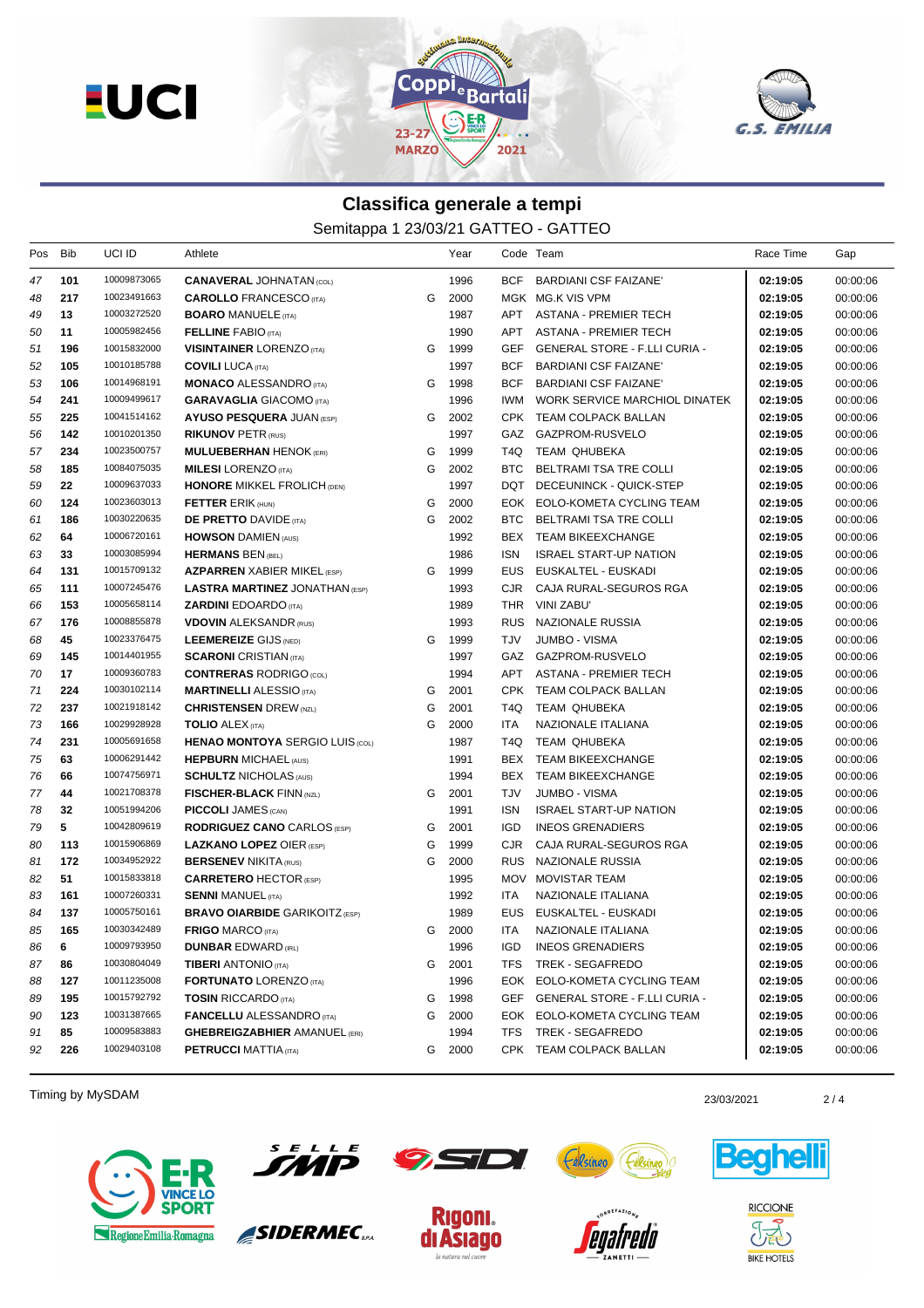



## **Classifica generale a tempi**

Semitappa 1 23/03/21 GATTEO - GATTEO

| Pos     | Bib     | UCI ID      | Athlete                                  |   | Year |            | Code Team                            | Race Time | Gap      |
|---------|---------|-------------|------------------------------------------|---|------|------------|--------------------------------------|-----------|----------|
| 93      | 12      | 10010041100 | <b>STALNOV NIKITA (KAZ)</b>              |   | 1991 |            | APT ASTANA - PREMIER TECH            | 02:19:05  | 00:00:06 |
| 94      | 243     | 10014478343 | <b>COLOMBO</b> RAUL (ITA)                |   | 1996 | IWM.       | WORK SERVICE MARCHIOL DINATEK        | 02:19:05  | 00:00:06 |
| 95      | 206     | 10011151950 | <b>SZARKA GERGELY (HUN)</b>              | G | 1998 |            | GTS GIOTTI VICTORIA - SAVINI DUE     | 02:19:05  | 00:00:06 |
| 96      | 212     | 10010970579 | <b>SALVIETTI NICCOLO' (ITA)</b>          |   | 1993 |            | MGK MG.K VIS VPM                     | 02:19:05  | 00:00:06 |
| 97      | 193     | 10014405490 | <b>LUCCA RICCARDO</b> (ITA)              |   | 1997 | GEF        | <b>GENERAL STORE - F.LLI CURIA -</b> | 02:19:05  | 00:00:06 |
| 98      | 35      | 10005391564 | <b>BRANDLE MATTHIAS (AUT)</b>            |   | 1989 | <b>ISN</b> | <b>ISRAEL START-UP NATION</b>        | 02:19:05  | 00:00:06 |
| 99      | 133     | 10041703213 | <b>CUADRADO RUIZ DE GAUNA UNAI (ESP)</b> |   | 1997 | <b>EUS</b> | EUSKALTEL - EUSKADI                  | 02:19:05  | 00:00:06 |
| 100     | 201     | 10053731112 | <b>DIMA EMIL (ROU)</b>                   |   | 1997 | GTS.       | GIOTTI VICTORIA - SAVINI DUE         | 02:19:05  | 00:00:06 |
| 101     | 115     | 10016193021 | <b>OSORIO CARVAJAL ALEJANDRO (COL)</b>   | G | 1998 | CJR        | CAJA RURAL-SEGUROS RGA               | 02:19:05  | 00:00:06 |
| 102     | 247     | 10000991808 | <b>REBELLIN</b> DAVIDE (ITA)             |   | 1971 | <b>IWM</b> | WORK SERVICE MARCHIOL DINATEK        | 02:19:05  | 00:00:06 |
| 103     | 117     | 10042384839 | <b>MURGUIALDAY ELORZA JOKIN (ESP)</b>    | G | 2000 | CJR        | CAJA RURAL-SEGUROS RGA               | 02:19:05  | 00:00:06 |
| 104     | 81      | 10014404985 | <b>CONCI NICOLA</b> (ITA)                |   | 1997 | <b>TFS</b> | TREK - SEGAFREDO                     | 02:19:05  | 00:00:06 |
| 105     | 96      | 10010086970 | <b>RAVANELLI SIMONE</b> (ITA)            |   | 1995 | ANS        | ANDRONI GIOCATTOLI - SIDERMEC        | 02:19:05  | 00:00:06 |
| 106     | 197     | 10009639255 | <b>ZAHIRI</b> ABDERRAHIM (MAR)           |   | 1996 | GEF        | GENERAL STORE - F.LLI CURIA -        | 02:19:05  | 00:00:06 |
| 107     | 216     | 10019372601 | <b>DOUBLE PAUL (GBR)</b>                 |   | 1996 |            | MGK MG.K VIS VPM                     | 02:19:05  | 00:00:06 |
| 108     | 34      | 10007882242 | <b>NIV GUY (ISR)</b>                     |   | 1994 | <b>ISN</b> | <b>ISRAEL START-UP NATION</b>        | 02:19:05  | 00:00:06 |
| 109     | 223     | 10030050479 | <b>PLEBANI NICOLA (ITA)</b>              | G | 2001 |            | CPK TEAM COLPACK BALLAN              | 02:19:05  | 00:00:06 |
| 110     | 147     | 10075083741 | <b>VACEK MATHIAS</b> (CZE)               | G | 2002 |            | GAZ GAZPROM-RUSVELO                  | 02:19:05  | 00:00:06 |
| 111     | 144     | 10009818202 | <b>KUZMIN ANTON (KAZ)</b>                |   | 1997 |            | GAZ GAZPROM-RUSVELO                  | 02:19:05  | 00:00:06 |
| 112     | 203     | 10005503217 | <b>GUARDINI ANDREA (ITA)</b>             |   | 1989 |            | GTS GIOTTI VICTORIA - SAVINI DUE     | 02:19:05  | 00:00:06 |
| 113     | 151     | 10009974816 | <b>BEVILACQUA SIMONE (ITA)</b>           |   | 1997 |            | THR VINI ZABU'                       | 02:19:05  | 00:00:06 |
| 114     | 146     | 10008018850 | <b>VELASCO SIMONE</b> (ITA)              |   | 1995 |            | GAZ GAZPROM-RUSVELO                  | 02:19:05  | 00:00:06 |
| 115     | 154     | 10004501891 | <b>FRAPPORTI MARCO (ITA)</b>             |   | 1985 |            | THR VINI ZABU'                       | 02:19:05  | 00:00:06 |
| 116     | 14      | 10009818101 | <b>NATAROV YURIY (KAZ)</b>               |   | 1986 | APT        | ASTANA - PREMIER TECH                | 02:19:05  | 00:00:06 |
| 117     | 221     | 10030125049 | <b>BOSCARO</b> DAVIDE (ITA)              | G | 2000 |            | CPK TEAM COLPACK BALLAN              | 02:19:05  | 00:00:06 |
| 118     | 183     | 10030302376 | <b>BALESTRA LORENZO (ITA)</b>            | G | 2002 |            | BTC BELTRAMI TSA TRE COLLI           | 02:19:05  | 00:00:06 |
| 119     | 227     | 10030129493 | <b>UMBRI</b> GIDAS (ITA)                 | G | 2001 |            | CPK TEAM COLPACK BALLAN              | 02:19:05  | 00:00:06 |
| 120     | 91      | 10016009832 | <b>CEPEDA JEFFERSON (ECU)</b>            | G | 1998 | ANS        | ANDRONI GIOCATTOLI - SIDERMEC        | 02:19:05  | 00:00:06 |
| 121     | 173     | 10015265659 | <b>MUKHOMEDIAROV DMITRII (RUS)</b>       | G | 1999 |            | RUS NAZIONALE RUSSIA                 | 02:19:05  | 00:00:06 |
| 122     | 191     | 10058443692 | <b>GORAK DOMINIK (POL)</b>               | G | 2001 | GEF        | <b>GENERAL STORE - F.LLI CURIA -</b> | 02:19:05  | 00:00:06 |
| 123     | 103     | 10009700889 | <b>GAROSIO ANDREA</b> (ITA)              |   | 1993 | <b>BCF</b> | <b>BARDIANI CSF FAIZANE'</b>         | 02:19:05  | 00:00:06 |
| 124     | 116     | 10008682793 | <b>SAEZ BENITO HECTOR (ESP)</b>          |   | 1993 | CJR.       | CAJA RURAL-SEGUROS RGA               | 02:19:05  | 00:00:06 |
| 125     | 31      | 10003094280 | <b>DE MARCHI ALESSANDRO</b> (ITA)        |   | 1986 | ISN        | <b>ISRAEL START-UP NATION</b>        | 02:19:05  | 00:00:06 |
| 126     | 175     | 10010165277 | <b>NIKIFOROV ARSENII (RUS)</b>           | G | 1998 | <b>RUS</b> | NAZIONALE RUSSIA                     | 02:19:05  | 00:00:06 |
| 127     | 54      | 10010973714 | <b>JØRGENSEN MATHIAS NORSGAARD (DEN)</b> |   | 1997 |            | MOV MOVISTAR TEAM                    | 02:19:05  | 00:00:06 |
| 128     | 232     | 10010995841 | <b>SUNDERLAND DYLAN (AUS)</b>            |   | 1996 | T4Q        | <b>TEAM QHUBEKA</b>                  | 02:19:05  | 00:00:06 |
| 129     | 204     | 10060805947 | <b>SINZA RAUL-ANTONIO (ROU)</b>          | G | 1999 | <b>GTS</b> | <b>GIOTTI VICTORIA - SAVINI DUE</b>  | 02:19:05  | 00:00:06 |
| 130     | 235     | 10031204880 | <b>GUASCO MATTIA</b> (ITA)               | G | 2000 | T4Q        | TEAM QHUBEKA                         | 02:19:05  | 00:00:06 |
| 131     | 236     | 10015722771 | <b>PUPPIO ANTONIO (ITA)</b>              | G | 1999 |            | T4Q TEAM QHUBEKA                     | 02:19:05  | 00:00:06 |
| 132 107 |         | 10009391503 | <b>CARBONI</b> GIOVANNI (ITA)            |   | 1995 |            | BCF BARDIANI CSF FAIZANE'            | 02:19:05  | 00:00:06 |
| 133 37  |         | 10015606674 | <b>BERWICK SEBASTIAN (AUS)</b>           | G | 1999 | ISN.       | <b>ISRAEL START-UP NATION</b>        | 02:19:05  | 00:00:06 |
| 134 74  |         | 10023963529 | <b>HAYTER LEO (GBR)</b>                  | G | 2001 |            | DSM TEAM DSM                         | 02:19:05  | 00:00:06 |
| 135 215 |         | 10010128905 | <b>WRIGHT PAUL (NZL)</b>                 | G | 1998 |            | MGK MG.K VIS VPM                     | 02:19:05  | 00:00:06 |
| 136 134 |         | 10015300419 | <b>JUARISTI ARRIETA TXOMIN (ESP)</b>     |   | 1995 |            | EUS EUSKALTEL - EUSKADI              | 02:19:05  | 00:00:06 |
|         | 137 122 | 10008816775 | <b>DINA MARTON (HUN)</b>                 |   | 1996 |            | EOK EOLO-KOMETA CYCLING TEAM         | 02:19:05  | 00:00:06 |
|         | 138 184 | 10030311066 | <b>PIRAS ANDREA</b> (ITA)                | G | 2002 |            | BTC BELTRAMI TSA TRE COLLI           | 02:19:05  | 00:00:06 |
|         |         |             |                                          |   |      |            |                                      |           |          |

Timing by MySDAM 23/03/2021 23/03/2021 23/03/2021

Regione Emilia-Romagna



SIDERMEC<sub>SPA</sub>